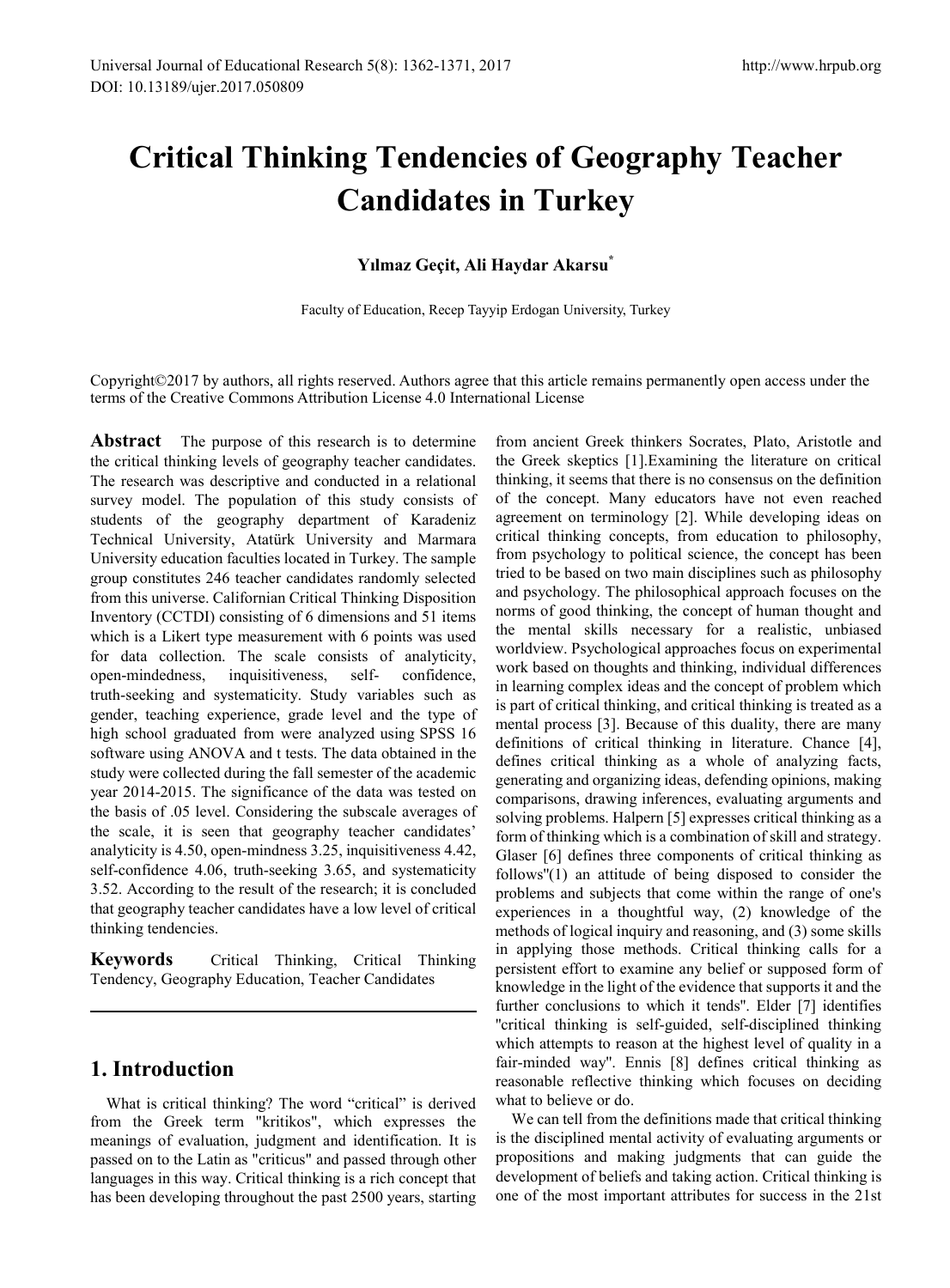century. As the world is becoming increasingly complex, teachers and students need to think more critically. Therefore, it is important that students have critical thinking ability and a flexible thinking structure. So that they can develop their ability to quickly understand, solve and overcome the problems they constantly face. But that is not enough exclusively. Students must be supported by the teachers who can guide them and have the needs of critical thinking, while looking for new answers and solutions to the problems that they have encountered. According to Wilks [9], schools must ensure that teachers have these competences in order to be able to train students who are well-interrogated, more involved, more open to debate, predicting predictions and priorities, seeking alternatives, understanding diverse views, critical thinking and practicing practitioners. In developed democratic societies, it is expected that individuals might be sensitive to problems, socially responsible, distant from any kind of dogmatic thoughts, effective, knowing and wanting participation, capable of intelligent participation, able to create their own thoughts, interrogate other thoughts from the aspect of consistency on negotiable with data and proof; those who have an interest in empathy, discussion and reconciliation can question and evaluate in terms of consistency and robustness. So, not only the positive contributions of the teachers in creating a critical thinking society but also the positive role of the families, media, and the political authority should be taken into consideration.

In the Turkish education system, there are some common skills aiming to get all of the teaching programs. Critical thinking skill is one of these high level skills [10]. Today, the development of critical thinking skill is seen as an important goal in all levels of education from primary school to university. It is aimed to develop critical thinking skills in the geography program prepared by Ministry of Education in 2005. In particular emphasis is placed on creating environments in which students will solve the problems they encounter to compare real life problems and contradictory situations, and to use the knowledge and skills. For example, it aims to acquire skills and ways of thinking that students will solve by thinking critically about the problems of analysis, synthesis and evaluation by aiming at real-life related issues such as solving an environmental problem or discussing the decision of closure of a factory [11].The school should be able to provide the necessary equipment and qualifications for the students to be able to be unique and free individuals. So, critical thinking is not a suddenly improved and occurred ability; it is a feature which is maintained or developed in families, in daily life, on the streets, in other parts of the society and at school. In short, critical thinking is an ability which shows parallelism with maturity and richness of life.

Geography teachers who are the organizers of educational environments in gaining critical thinking skills have important duties such as knowing the subject well, helping and encouraging students thinking critically, creating and organizing the learning environment accordingly.

# **2. Objectives of the Study**

Geography teachers should be the active producers of knowledge and the right users of information, aiming to acquire, compare, use and evaluate knowledge in a unique way as a one-way thought will lead to a very fixed idea rather than developing the individual. Although teachers have the necessary knowledge and skills, if they do not support critical thinking with their attitudes, the power to arouse critical thinking will be lack. For this, it is necessary to find out the geography teacher candidates' critical thinking tendencies for the future of geography education in Turkey. Therefore, the purpose of this research is to examine geography teacher candidates' critical thinking and inquiry tendencies in terms of various variables.

# **3. Method**

#### **3.1. Research Design**

This study is descriptive and has been conducted in a relational survey model. Karasar [12] identified the relational survey model as a model aimed at determining the existence and degree of the mutual exchange between two or more variables.

#### **3.2. Study Population and Sample**

The population is comprised of students studying at the Faculties of Education of the universities of Atatürk, Karadeniz Technical and Marmara. A total of 246 pre-service teachers who participated in the study were selected from these universities by using random sampling. The sample of the study is comprised of 32 1st, 79 3rd, 97 4th, 38 5th grade pre-service teachers. 81 candidates are females and 165 are males. The 95 percent of teacher candidates are between 17-23 years old and 5 percent are over 23 years old.

#### **3.3. Data Collection Tool**

Californian Critical Thinking Disposition Inventory was used to measure the geographical teacher candidates' critical thinking tendencies for data collection. CCTDI which was originally developed by Facione and Giancarlo [13] and adapted to Turkish by Kökdemir [14] was used to measure the geographical teacher candidates' critical thinking tendencies. The scale consisting of 6 dimensions and 51 items is a Likert type measurement with 6 points. (1 never agree, 2 disagree, 3 partly disagree, 4 partly agree, 5 agree and 6 fully agree.). It has sub-dimensions of analyticity with 12 items, open-mindedness 11 items, inquisitiveness 9 items, self-confidence 6 items, truth-seeking 7 items and systematicity 6 items. The negative items in the scoring of the scale (5,6,9,11,15,18,19,20,21,22,23,25,27,28,33,36, 441,43,45,47,49,50) have been reversed. In order to test the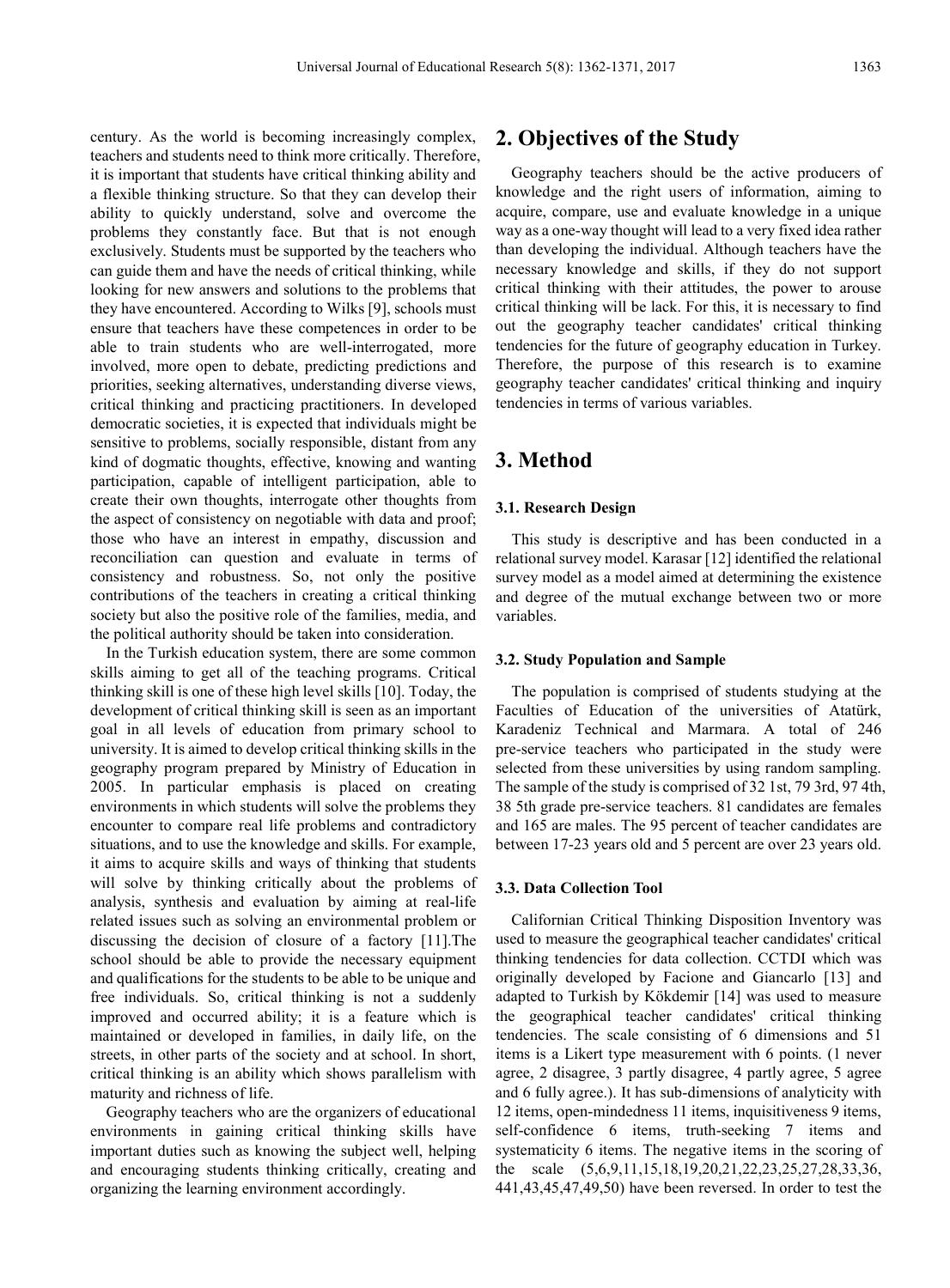reliability of the scale, the Cronbach Alpha coefficient was found to be .79 in the pilot study with 102 prospective teachers. If each dimension has internal consistency coefficients (alpha); analyticity and systematicity .77; search for inquisitiveness and truth-seeking .79; self-confidence .75; open-mindedness .76. The responses to the adapted scale were collected and the raw scores for each subscale were calculated and these raw scores were divided by the number of questions and then multiplied by 10 to convert them to a standard value with a minimum value of 6 and a maximum value of 60. The lowest and highest possible values for all subscales are fixed [13 as cited in 14], and those that are lower than 40 (or 4) for each subscale have a lower critical thinking tendency in that dimension, and those that are higher than 50 (Or 5) upscale people tend to have a high degree of critical thinking.

#### **3.4. Data Analysis**

The data of the study were collected during the fall semester of the academic year 2014-2015. Obtained data were analyzed by ANOVA and t tests in the SPSS 16 software (Statistical Packet for Social Sciences) and the significance of the data was tested on the basis of .05 level. The use of parametric tests in data analysis is related to the normal distribution of data and homogeneity of variants.

## **4. Findings, Comments and Discussion**

In this section, it has been tried to determine, interpret and discuss the tendency of the geography teacher candidates to think critically on the basis of some variables. Findings related to the descriptive analysis results of the mean critical tendency scores of the geographical teacher candidates' total and subscale scores are shown in Table 1.

As can be seen in Table 1, the average score with a tendency to think critically on geography teacher candidates was found to be 3.93. According to the measure laid down, this score indicates a low tendency to think critically. When we look at the subscale averages of the scale, it is seen that geography teacher candidates' analyticity is 4.50, open-mindness 3.25, inquisitiveness 4.42, self-confidence 4.06, truth-seeking 3.65, systematicity 3.52 and critical thinking tendencies are not high. As a result, the findings show that geography teacher candidates generally tend to have a low level of critical thinking. In the sub-dimensions of critical thinking, open-mindedness, truth-seeking and systematicity; it is not seen that there is a high tendency of critical thinking as seen in analytical, inquisitiveness, and self-confidence sub-dimensions. In general, teachers seem to have the highest attitude in the sub-dimension of analyticity [14], which expresses the tendency to be mindful of potentially problematic situations and to use reasoning and objective evidence even in the face of difficult problems. However, it seems they have the lowest tendencies in terms of open-mindness [14] sub-dimension, which expresses tolerance towards different approaches and sensitivity to their own mistakes, not only in their own thoughts but also in others' views and thoughts.

In the research conducted by Saçlı and Demirhan, [15]; Korkmaz [16]; Kürüm [17], it has been determined that teachers' tendencies and levels of critical thinking are generally low or moderate. In some other studies which have been carried on candidates trained in the faculty of education, the result was again that the critical thinking skills of the teacher candidates were low or inadequate [18, 19, 20]. The findings of all these studies support each other's results. Based on these results, it can be said that the tendency of critical thinking of undergraduate students and prospective teachers is not at the expected level. In the study of Korkmaz [21], it has been determined that the education given in the Faculty of Education does not contribute enough to the students' critical thinking tendencies and levels. On the other hand, it has been pointed out that the given education is so theoretical that students are generally passive in learning-teaching environments, multiple choice questions are often preferred in assessment activities, and less time is allocated for activities requiring analysis, synthesis and evaluation skills and similar applications. Based on the Illinois Learning Standards, Recalde [22] investigated whether there was a meaningful relationship between teachers' critical thinking skills and classroom activities. Research results show that although teachers have high critical thinking skills, it turns out that critical thinking skills do not resemble Illinois teaching standards and teaching practices, they do not reflect critical thinking skills into class activities, and they cannot pass critical thinking capacities to students, even though they receive high scores in critical thinking skills. This result does not only mean that it is important for prospective teachers to have critical thinking skills, but it also reveals that it is important to use and reflection of these skills practically.

**Table 1.** Descriptive Analysis Results of Geographical Teacher Candidates' Mean Critical Tendency Points toward the Total and Sub-Dimensions of the Scale

|                       | N   | Minimum | Maximum | Average | <b>Standard Deviation</b> |
|-----------------------|-----|---------|---------|---------|---------------------------|
| Total tendency scores |     | 2.57    |         | 3.93    | .483                      |
| Analyticity           |     | 2.50    |         | 4.50    | .624                      |
| Open-mindedness       |     | 1.27    |         | 3.25    | .833                      |
| Inquisitiveness       | 246 | 2.33    | 6       | 4.42    | .748                      |
| Self-confidence       |     | 1.67    |         | 4.06    | .798                      |
| Truth-seeking         |     | 1.14    |         | 3.65    | .848                      |
| Systematicity         |     | 1.67    |         | 3.52    | .684                      |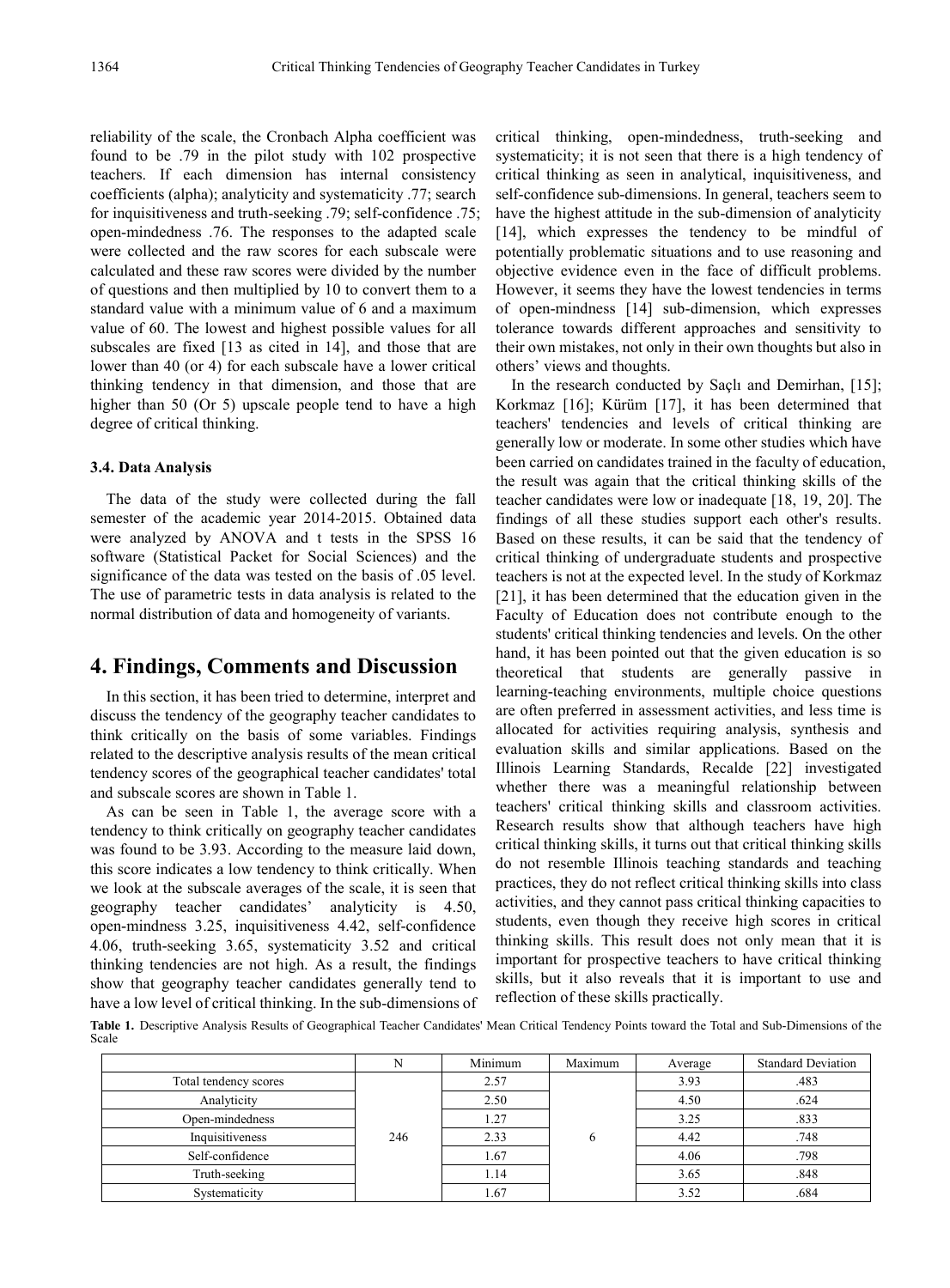| Dimensions                  | G.       | N         | Av.          | S            | sd  |       | P    |
|-----------------------------|----------|-----------|--------------|--------------|-----|-------|------|
| Total<br>tendency<br>scores | F.<br>M. | 81<br>165 | 3,92<br>3,93 | ,550<br>,447 | 244 | , 161 | ,872 |
| Analyticity                 | F.<br>M. | 81<br>165 | 4,47<br>4,51 | ,656<br>,610 |     | ,361  | ,718 |
| Open-<br>mindedness         | F.<br>M. | 81<br>165 | 3,26<br>3,24 | ,901<br>,801 |     | ,169  | ,866 |
| Inquisitiveness             | F.<br>M. | 81<br>165 | 4,38<br>4,44 | ,841<br>,700 |     | ,547  | ,585 |
| Self-confidence             | F.<br>M. | 81<br>165 | 4,02<br>4,07 | ,842<br>.778 |     | .508  | ,612 |
| Truth-seeking               | F.<br>M  | 81<br>165 | 3,67<br>3,64 | ,962<br>,789 |     | ,302  | ,763 |
| Systematicity               | F.<br>M  | 81<br>165 | 3,54<br>3,51 | ,771<br>,639 |     | ,367  | ,714 |

**Table 2.** T-Test Analysis of Geography Teacher Candidates' Critical Thinking Trends by Gender

**Table 3**. T Test Analysis of Critical Trends of Geography Teacher Candidates According to Their Teaching Experience

| Dimensions                               | Teaching<br>Experience | N   | Av.  | S    | Sd  |      | P       |
|------------------------------------------|------------------------|-----|------|------|-----|------|---------|
| Total tendency                           | Yes                    | 123 | 3,96 | ,496 |     | ,86  | ,390    |
| scores                                   | N <sub>o</sub>         | 123 | 3,90 | ,470 |     |      |         |
| Analyticity                              | Yes                    | 123 | 4,47 | ,612 |     | ,62  | ,530    |
|                                          | N <sub>o</sub>         | 123 | 4,52 | ,639 |     |      |         |
| Yes<br>Open-mindedness<br>N <sub>o</sub> |                        | 123 | 3,29 | ,870 |     | ,82  | ,413    |
|                                          |                        | 123 | 3,21 | ,795 |     |      |         |
| Inquisitiveness                          | Yes                    | 123 | 4,47 | ,734 | 244 |      | ,308    |
|                                          | N <sub>o</sub>         | 123 | 4,37 | ,761 |     | 1,02 |         |
| Self-confidence                          | Yes                    | 123 | 4,05 | ,76  |     | ,146 | ,884    |
|                                          | N <sub>o</sub>         | 123 | 4,06 | ,83  |     |      |         |
| Truth-seeking                            | Yes                    | 123 | 3,68 | ,82  |     |      | ,556    |
|                                          | N <sub>o</sub>         | 123 | 3,62 | ,87  |     | ,590 |         |
|                                          | Yes                    | 123 | 3,61 | ,69  |     |      | $.033*$ |
| Systematicity                            | No                     | 123 | 3,42 | ,66  |     | 2,14 |         |

\*p<.05 level of significance

As can be seen in Table 2, it was determined that the teachers' critical thinking tendencies did not show a statistically significant difference in terms of gender, both in terms of scale and subscales. It is seen that the highest mathematical mean is the Inquisitiveness and the lowest is the open mindedness. However, there have been different findings about whether the gender dimension of critical thinking is a predictive variable in many studies conducted both in Turkey and abroad on critical thinking.

There are many research findings claiming that gender is not a decisive factor in critical thinking power [2, 17, 21, 23-27]. However, Crawford [28] suggests that these two groups should be considered homogeneous, and that the difference is due to the factors that require mutual interaction, regardless of differences in the talks and discussions between men and women. In particular, he pointed out that school experience may be one of these factors.

In the study of language classes carried on by Faciona, Faciona and Giancarlo [13], CCTDI was used and it was found that scores of female students who speak English and Spanish in the open minded and analytical subscales significantly differed from male students' scores. Also, in some research on critical thinking dimensions, it has been shown that the use of critical thinking skills is significantly

higher for women than men and that there are significant differences for female candidates [18, 29, 30].

As can be seen in Table 3, the geographical prospective teachers candidates ' critical thinking tendencies show a significant difference only in the systematicity sub-dimension and in favor of those with teaching experience, according to the teaching experience cases, t  $(244)$  = 2,143; P <.05). Significant differences in the systematic sub-dimension can be considered as a result of geography teacher candidates' regular follow-up of their teaching experience courses. It is seen that the highest mathematical mean is the inquisitiveness and the lowest is the open- mindedness. This finding suggests that geography teacher candidates are curious about acquiring different information and learning new things; but they can be interpreted as being closed to differences and open to new ideas. This situation can be considered as a result of not being confronted with different ideas other than memorizing information of teacher candidates in the educational environment. The research of Korkmaz [21] supports this interpretation. In general, when the information in table 3 is interpreted; It can be concluded that the teaching experience courses do not contribute to the critical thinking skills of the prospective teachers positively except the sub-dimension of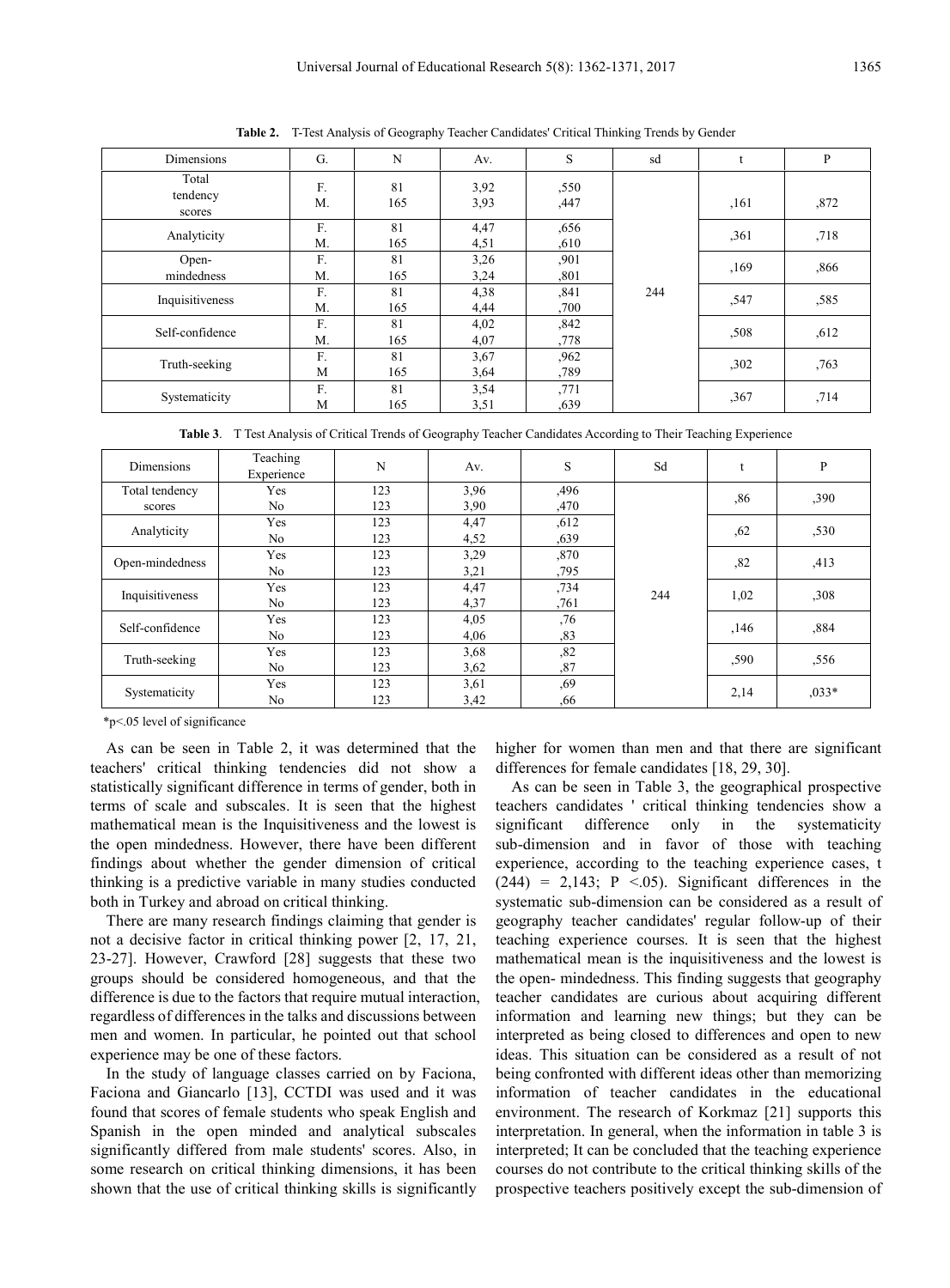systematicity and therefore the need for the development of the critical thinking skills of the prospective teachers in the teaching practice courses should not be ignored. As a result of Tsui's [31] research with university students, he pointed out that the lessons the students had and the problems they had with the exam, their interaction with the teacher in class had an impact on the cognitive skills and critical thinking skills of the students. From this point of view, there is no significant difference between the tendencies of critical thinking of prospective teachers with and without teaching experience. Tsui's activities can be interpreted as not being adequately confronted with teacher candidates.

Narin, [32] in her study which is conducted for examining Social Studies teachers' critical thinking tendencies and teaching methods used for critical thinking in terms of some variables, concluded that teachers have a tendency to think critically at a high level, but the results of interviews do not fully support this finding. Nevertheless, there was no significant difference between social studies teachers' critical thinking tendencies and in-service training seminars. Kong [33] investigated the effects of teacher candidates' critical thinking tendencies towards pre-mission turnover in their work on teacher candidates at the Singapore National Institute of Education. As a result of the research, the CCTDI instrument was applied to the subject group, and it was determined that critical thinking scores were close to all of the subject group members. In Kong's study, it can be interpreted that the critical thinking scores of the teacher candidates are high because of the reasons stemming from teacher training systems.

| Table 4. Analysis of Anova Test of Geography Teacher Candidates' Critical Thinking Trends by Grade Level |
|----------------------------------------------------------------------------------------------------------|
|----------------------------------------------------------------------------------------------------------|

| Dimensions            | Grade Level              | $\mathbf N$     | Average score | <b>Standard Deviation</b> |
|-----------------------|--------------------------|-----------------|---------------|---------------------------|
|                       | 1                        | $\overline{32}$ | 3,94          | ,470                      |
|                       | $\overline{\mathbf{3}}$  | 79              | 3,96          | ,447                      |
| Total tendency scores | $\overline{4}$           | 97              | 3,94          | ,528                      |
|                       | 5                        | 38              | 3,83          | ,448                      |
|                       | Total                    | 246             | 3,93          | ,483                      |
|                       | $\mathbf{1}$             | 32              | 4,52          | ,643                      |
|                       | $\mathfrak z$            | 79              | 4,58          | ,540                      |
| Analyticity           | 4                        | 97              | 4,41          | ,686                      |
|                       | 5                        | 38              | 4,53          | ,603                      |
|                       |                          | 246             |               |                           |
|                       | Total                    |                 | 4,50          | ,624                      |
|                       | $\mathbf{1}$             | 32              | 3,15          | ,739                      |
|                       | $\mathfrak z$            | 79              | 3,27          | ,860                      |
| Open-mindedness       | $\overline{\mathbf{4}}$  | 97              | 3,36          | ,843                      |
|                       | 5                        | 38              | 3,01          | ,799                      |
|                       | Total                    | 246             | 3,25          | ,833                      |
|                       |                          | 32              |               | ,802                      |
|                       | $\mathbf{1}$             | 79              | 4,45          |                           |
|                       | $\overline{\mathbf{3}}$  | 97              | 4,48          | ,704                      |
| Inquisitiveness       | $\overline{\mathcal{L}}$ | 38              | 4,39          | ,761                      |
|                       | 5                        | 246             | 4,34          | ,776                      |
|                       | Total                    |                 | 4,42          | ,748                      |
|                       | $\mathbf{1}$             | 32              | 4,18          | ,742                      |
|                       | 3                        | 79              | 4,13          | ,856                      |
| Self-confidence       | 4                        | 97              | 4,00          | ,809                      |
|                       | 5                        | 38              | 3,95          | ,686                      |
|                       | Total                    | 246             | 4,06          | ,798                      |
|                       | 1                        | 32              | 3,76          | ,850                      |
|                       | $\mathfrak z$            | 79              | 3,62          | ,921                      |
| Truth-seeking         | $\overline{4}$           | 97              | 3,73          | ,804                      |
|                       | 5                        | 38              | 3,43          | ,781                      |
|                       | Total                    | 246             | 3,65          | ,848                      |
|                       | 1                        | 32              | 3,43          | ,623                      |
|                       | 3                        | 79              | 3,46          | ,719                      |
| Systematicity         | 4                        | 97              | 3,58          | ,690                      |
|                       | 5                        | 38              | 3,55          | ,652                      |
|                       | Total                    | 246             | 3,52          | ,684                      |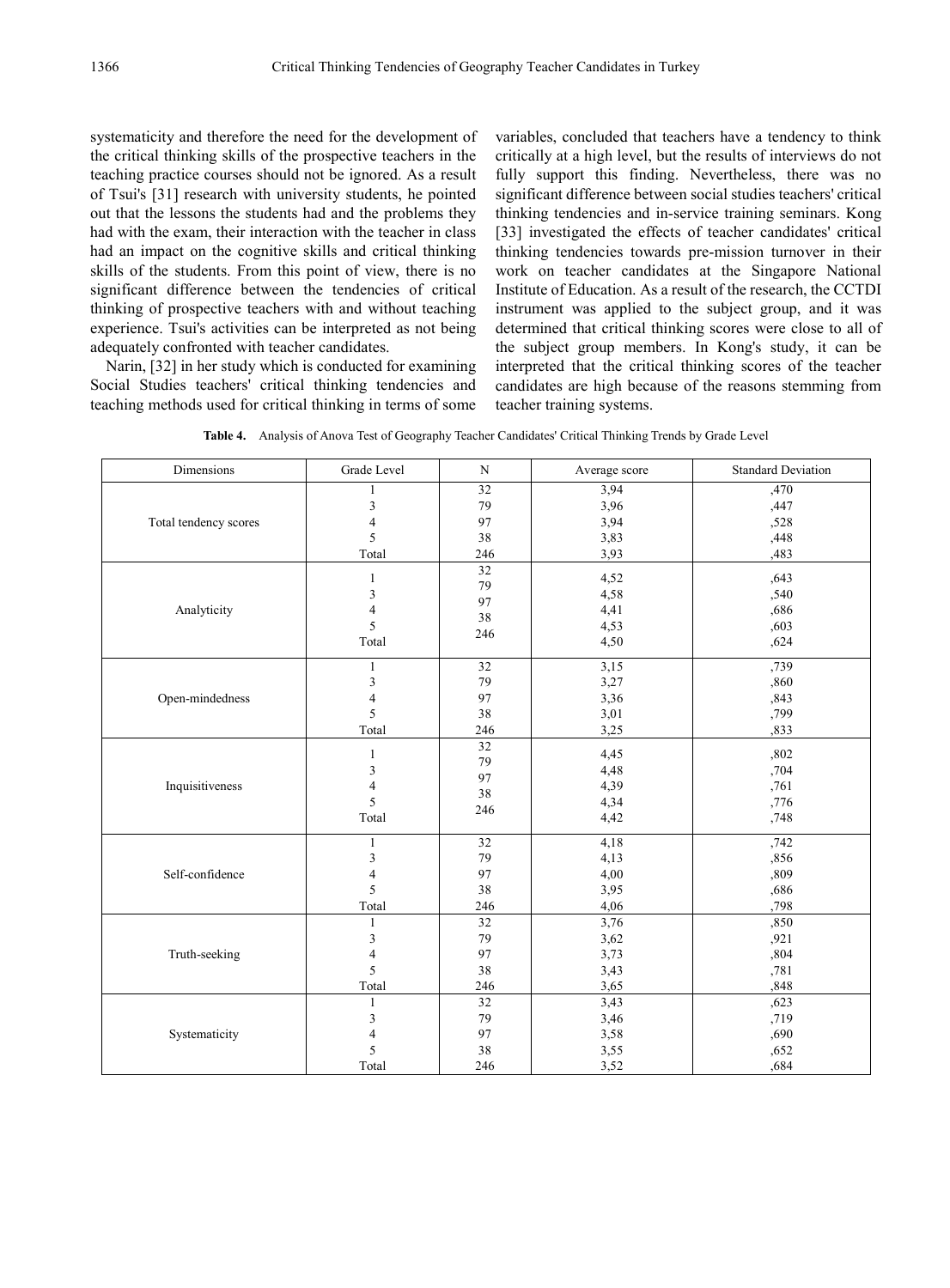| Dimension                         | Source of variance                 | Sum of squares | Sd.                          | Squares Mean  | $\mathbf F$ | $\mathbf{P}$ |
|-----------------------------------|------------------------------------|----------------|------------------------------|---------------|-------------|--------------|
|                                   | Between groups                     | ,43            | 3                            |               |             |              |
| Total tendency scores             | Within<br>groups                   | 56,74          | 242                          | ,145<br>,234  | .618        | ,604         |
|                                   | Total                              | 57,17          | 245                          |               |             |              |
|                                   | Between groups                     | 1,35           | $\overline{3}$               |               |             |              |
| Analyticity                       | Within<br>groups                   | 94,33          | 242                          | ,453<br>,390  | 1,162       | ,325         |
|                                   | Total                              | 95,69          | 245                          |               |             |              |
|                                   | Between groups                     | 3,61           | 3                            |               |             |              |
| Open-mindedness                   | Within<br>groups                   | 166,63         | 242                          | 1,204<br>,689 | 1,749       | ,158         |
|                                   | Total                              | 170,24         | 245                          |               |             |              |
| Inquisitiveness                   | Between groups<br>Within<br>groups | ,60<br>136,59  | $\overline{3}$<br>242<br>245 | ,201<br>,564  | ,356        | ,785         |
|                                   | Total                              | 137,19         |                              |               |             |              |
|                                   | Between groups                     | 1,68           | $\overline{3}$               |               |             |              |
| Critical thinking Self-confidence | Within<br>groups<br>Total          | 154,57         | 242                          | ,562<br>.639  | .881        | ,452         |
|                                   |                                    | 156,25         | 245                          |               |             |              |
| Truth-seeking                     | Between groups<br>Within<br>groups | 2,97<br>173,42 | 3<br>242                     | ,991<br>,717  | 1,383       | ,248         |
|                                   | Total                              |                |                              |               |             |              |
|                                   |                                    | 176,39<br>,87  | 245<br>3                     |               |             |              |
| Systematicity                     | Between groups<br>Within<br>groups | 113,86         | 242                          | ,292<br>,471  | ,620        | ,603         |
|                                   | Total                              | 114,73         | 245                          |               |             |              |

**Table 5.** Comparison of Critical Thinking Trends of Geography Teacher Candidates in Terms of Lower Dimensions by Class Level

According to the results of the one-way analysis of variance, the tendency of the geographical teacher candidates to think critically was not statistically significant between the scale (F  $(3.242) = .618$ ; p> .05) and the sub-dimensions (Table 5). The highest mathematical mean of the total tendency scores is 3.9662 in the 3rd grade and the lowest average is in the 5th grade with 3.8395 (Table-4). It is seen that the 5th grade geography teacher candidates are expected to have a higher tendency to think critically than the candidates in the lower grades whereas the lowest mathematical average in open-mindness, inquisitiveness, self-confidence and truth-seeking submissions is in 5th grade teacher candidates. It is seen that in the subscales of self-confidence and truthfulness, the mathematical averages of the first grades are higher than the other class grades. This finding can be interpreted as a result of having a positive impact on the confidence of the first year students to be a new university student.

Ekinci [34] concluded that the tendency of Critical Thinking did not differ according to the class levels in the named master's dissertation, examination of the Empathic and Critical Thinking Trends of the Teacher Candidates on 671 teacher candidates. Some other studies [35, 36] found no

significant relationship between the class and the critical thinking tendencies. Contrary to these researches, Saclı and Demirhan's research [15] aiming at determining and comparing the critical thinking levels of the students who are educated in the Physical Education and Sport Teaching Program achieved the result that the critical thinking levels of the students in the first grade level are higher than the critical thinking levels of the students in the second, third and fourth classes. Again, in Zayıf's study based on [18] Primary School Teaching, Elementary Mathematics Teaching, Social Studies Teaching and Science Teaching Education Branches, 1st, 2nd, 3rd, on 502 prospective teachers who are studying in their classes; it was found that the teachers' tendency to think critically was significantly different from the class level to the total sum and to the analytical, self-confidence, and truth search sub-dimensions. It can be said that the use of different scales and study groups in researches may be the result of differences in research results. It is an expected finding that the level of richness of life and the level of critical thinking tendency increases with the increase of education level. However, in our research it has been found that the critical thinking tendencies of geography teacher candidates do not differ according to the class level they are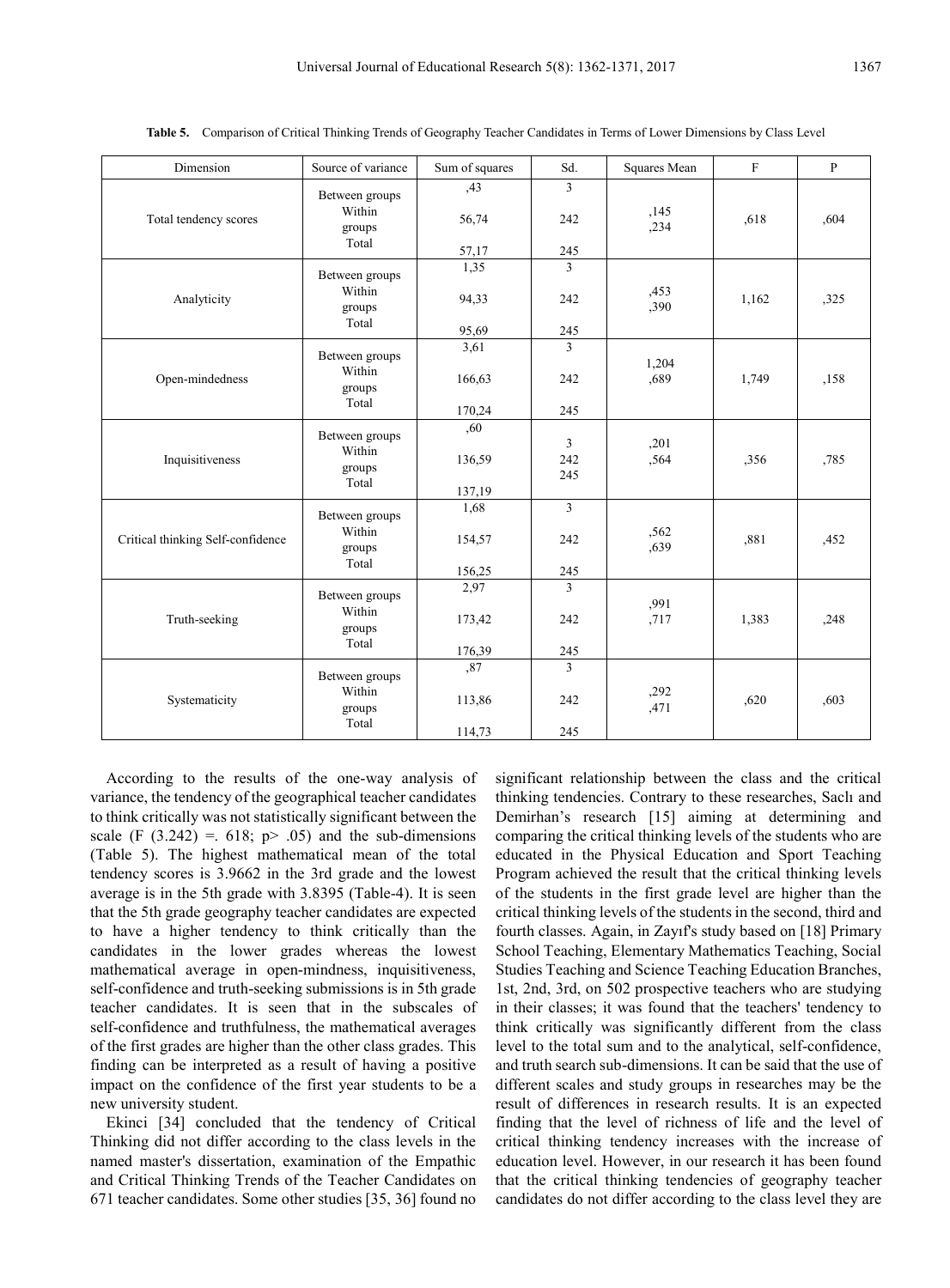studying. The lack of courses to develop critical thinking tendencies in the curriculum and the lack of practice to develop critical thinking tendencies of teacher candidates in the current lessons can be considered as reasons for this result.

The analysis results for the determination of the relationship between the high school types graduated by geography teacher candidates and their critical thinking tendencies are shown below (table 6 and table 7).

**Table 6.** Anova Test Analysis of Critical Trends According to High School Types Graduated by Geography Teacher Candidates

| Dimensions       | Type of high school | N   | Average | Standard deviation |
|------------------|---------------------|-----|---------|--------------------|
|                  | General             | 137 | 3,96    | ,465               |
|                  | Anatolia            | 84  | 3,88    | ,502               |
| Total tendencys. | Vocational          | 12  | 4,01    | ,423               |
|                  | Others              | 13  | 3,87    | ,601               |
|                  | Total               | 246 | 3,93    | ,483               |
|                  | General             | 137 | 4,53    | ,571               |
|                  | Anatolia            | 84  | 4,43    | ,667               |
| Analyticity      | Vocational          | 12  | 4,66    | ,440               |
|                  | Others              | 13  | 4,41    | ,972               |
|                  | Total               | 246 | 4,50    | ,624               |
|                  | General             | 137 | 3,26    | ,868               |
|                  | Anatolia            | 84  | 3,26    | ,796               |
| Open-mindedness  | Vocational          | 12  | 3,03    | ,548               |
|                  | Others              | 13  | 3,23    | ,958               |
|                  | Total               | 246 | 3,25    | .833               |
|                  | General             | 137 | 4,44    | ,672               |
|                  | Anatolia            | 84  | 4,33    | ,828               |
| Inquisitiveness  | Vocational          | 12  | 4,71    | ,700               |
|                  | Others              | 13  | 4,42    | ,980               |
|                  | Total               | 246 | 4,42    | ,748               |
|                  | General             | 137 | 4,05    | ,759               |
|                  | Anatolia            | 84  | 3,99    | ,794               |
| Self-confidence  | Vocational          | 12  | 4,34    | ,952               |
|                  | Others              | 13  | 4,29    | 1,056              |
|                  | Total               | 246 | 4,06    | .798               |
|                  | General             | 137 | 3,75    | ,860               |
|                  | Anatolia            | 84  | 3,54    | ,845               |
| Truth-seeking    | Vocational          | 12  | 3,58    | ,902               |
|                  | Others              | 13  | 3,43    | ,604               |
|                  | Total               | 246 | 3,65    | ,848               |
|                  | General             | 137 | 3,53    | ,731               |
|                  | Anatolia            | 84  | 3,53    | ,639               |
| Systematicity    | Vocational          | 12  | 3,61    | ,632               |
|                  | Others              | 13  | 3,24    | ,454               |
|                  | Total               | 246 | 3,52    | .684               |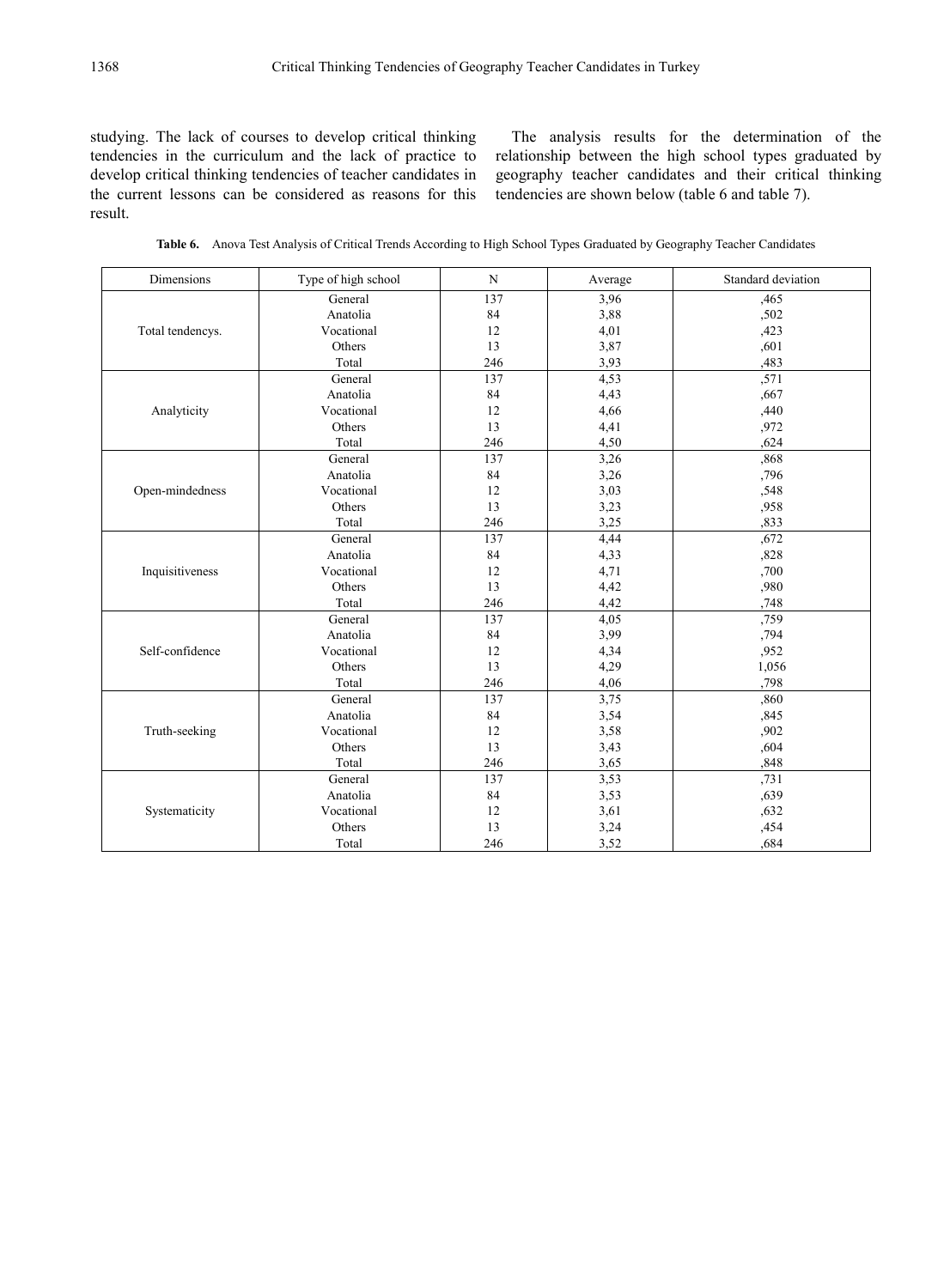| Dimension                            | Source of variance                       | Sum of squares | Sd             | Squares Mean  | f     | $\mathbf{P}$ |
|--------------------------------------|------------------------------------------|----------------|----------------|---------------|-------|--------------|
|                                      |                                          | ,442           | 3              |               |       |              |
| Total tendency s.                    | Between groups<br>Within groups<br>Total | 56,735         | 242            | ,147<br>,234  | .628  | ,598         |
|                                      |                                          | 57,177         | 245            |               |       |              |
|                                      |                                          | ,889           | 3              |               |       |              |
| Analyticity                          | Between groups<br>Within groups<br>Total | 94,806         | 242            | ,296<br>,392  | ,756  | ,520         |
|                                      |                                          | 95,694         | 245            |               |       |              |
|                                      |                                          | .645           | $\overline{3}$ |               |       |              |
| Open-mindedness                      | Between groups<br>Within groups<br>Total | 169,602        | 242            | ,215<br>,701  | ,307  | ,821         |
|                                      |                                          | 170,247        | 245            |               |       |              |
|                                      |                                          | 1,696          | 3              |               |       |              |
| Inquisitiveness                      | Between groups<br>Within groups<br>Total | 135,497        | 242            | ,565<br>,560  | 1,01  | ,389         |
|                                      |                                          | 137,193        | 245            |               |       |              |
|                                      |                                          | 2,095          | 3              |               |       |              |
| Critical thinking<br>Self-confidence | Between groups<br>Within groups<br>Total | 154,164        | 242            | ,698<br>,637  | 1,09  | ,351         |
|                                      |                                          | 156,259        | 245            |               |       |              |
|                                      |                                          | 3,072          | $\mathbf{3}$   |               |       |              |
| Truth-seeking                        | Between groups<br>Within groups<br>Total | 173,326        | 242            | 1,024<br>,716 | 1,430 | ,235         |
|                                      |                                          | 176,399        | 245            |               |       |              |
|                                      |                                          | 1,134          | 3              |               |       |              |
| Systematicity                        | Between groups<br>Within groups<br>Total | 113,604        | 242            | ,378<br>,469  | ,806  | ,492         |
|                                      |                                          | 114,738        | 245            |               |       |              |

**Table 7.** Comparison of Critical Thinking Trends of Geography Teacher Candidates in Terms of Lower Dimensions According to High School Types Graduated**.**

According to the results of the one-way analysis of variance, the tendency of the geographical teacher candidates to think critically is not statistically significant between the general (F  $(3.242) = 618$ ; p> .05) and sub-dimensions in terms of the high school types they graduated (Table-7). However, mathematical differences can be seen. As seen in Table 6, VET graduates' critical thinking tendencies are mathematically high (4,01), and the lowest mathematical mean appears to be in the category of other high school graduates (3,87). In this respect, there are other studies that parallel our findings [18,37]. The study of Korkmaz and Yeşil [16] found that the students who were in primary, secondary and higher education levels had a "medium" level of critical thinking. Also, it has been found that education at secondary level negatively affects students' critical thinking tendencies and levels; higher education provides positive contributions, but this contribution is not sufficient. According to the 15 years old students' creativity and critical thinking PISA test of OECD applied in 2015, the proportion of 15 years old students with advanced skills in critical thinking in Turkey is 2.2 percent and the average of OECD is 12 percent [38]. In our research, the conclusion that the

candidate teachers have low critical skills shows that the critical thinkers among the teacher candidates are not improved in the pre-university period.

In Zayıf's [18] study, by using the Californian Critical Thinking Tendency Scale, it has been found that the general critical thinking tendencies of prospective teachers did not differ significantly from those of high school types. On the other hand, it has been concluded that the tendency of teacher candidates towards critical thinking shows a significant difference in the sub-dimensions of open-mindedness, self-esteem, and truth-seeking according to the programs they have studied. The fact that the critical thinking levels of the teacher candidates do not show a meaningful difference compared to the high school types that they have graduated can be explained by the limited ability of the high school teachers to possess the skills of critical thinking, to use these skills and to transfer them to their students. As a matter of fact, in the research conducted by Şengül and Üstündağ [39] on 80 physics teachers working in 6 central districts of Ankara province, it was determined that physic teachers working in high schools, vocational high schools and Anatolian high schools have a low critical thinking tendency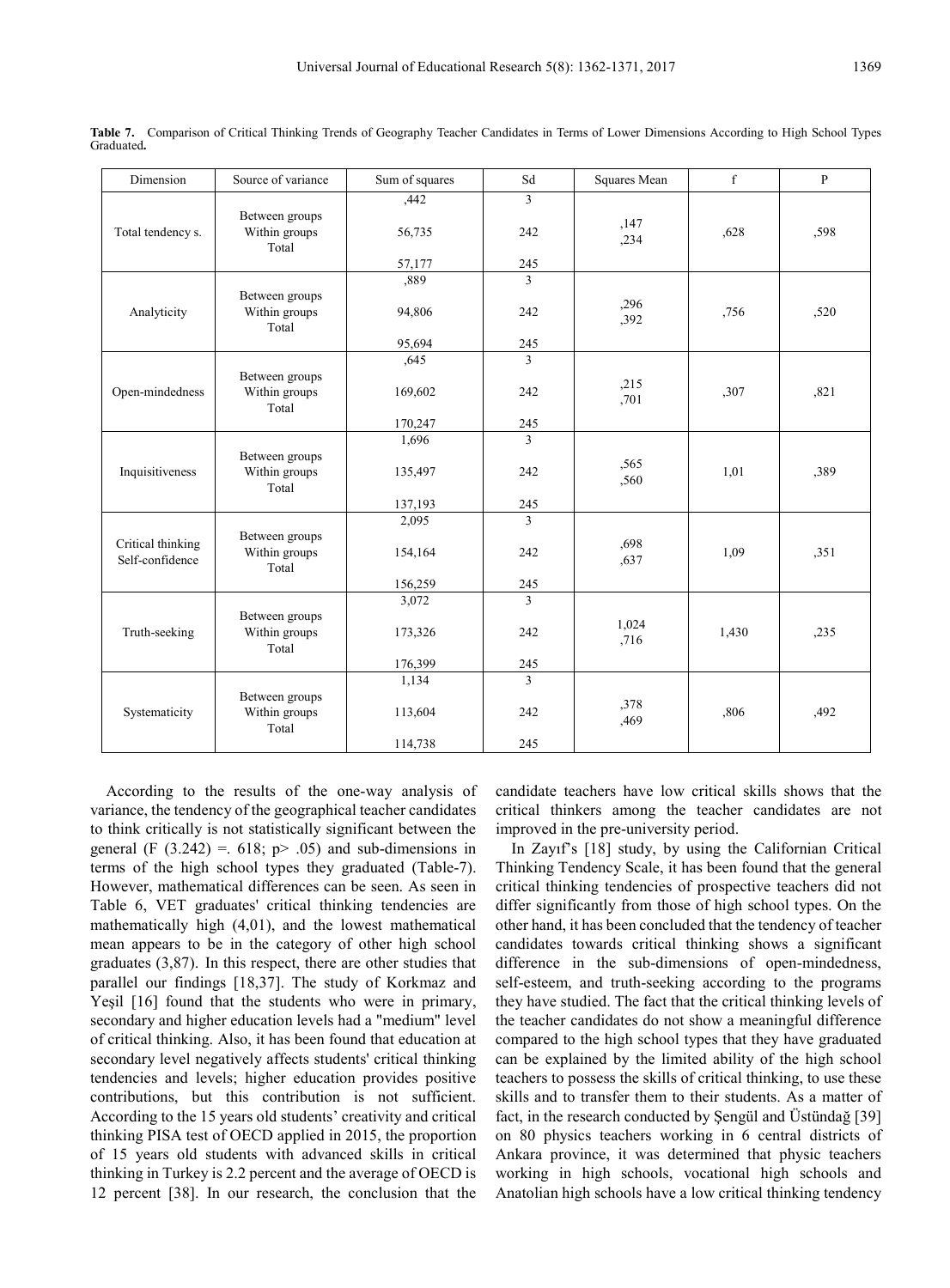level, and that tendency levels do not change according to school types.

## **5. Conclusions and Recommendations**

In this section, the findings and suggestions reached in the direction of the findings of the research are given. When the findings obtained from the research are evaluated, the results can be summarized as follows:

#### **5.1. Conclusions**

1. Geography teacher candidates were found to have a low level of critical thinking tendencies.

2. There was no significant difference between geographical teacher candidates' tendencies to think critically by gender.

3. It has been determined that the geographical teacher candidates have a significant difference only in the systematic sub-dimension of their critical tendencies according to their teaching experience situations in favor of those with teaching experience.

4. It has been found that there is not a significant difference between the tendencies of critical thinking of geography teacher candidates and class levels.

5. There was no significant difference between the tendency of the geography teacher candidates to think critically and the high school types they graduated. However, mathematical differences are encountered. Vocational high school graduates have the highest mathematical tendency to think critically and lowest in other high school graduates.

#### **5.2. Recommendations**

Critical thinking skills should be taught on the basis of interdisciplinary approach and skill teaching [40,41]. Lan [42] notes that the development of these skills should be supported by giving them a separate lesson, such as Critical Thinking Teaching, or by developing activities to develop critical thinking skills in teaching other disciplines.

It is unlikely that underprivileged teachers of critical thinking skills will be able to raise the human model of the 21st century. For this reason, critical thinking education in universities should be given by specialists who teach these as a separate lesson to teacher candidates in order to ensure that geography teacher candidates acquire and develop these skills. Scholars who support the development of critical thinking ability of their students must also be individuals who can think critically and in this way need to be model for students, open to different types of knowledge and ways of thinking forms.

Critical thinking should be taught both at the theoretical level and practically in faculties of education in order to make geography teacher candidates gain critical thinking skills. In this context, it is suggested that the different lessons given in each grade of education should include activities that will promote the development of critical thinking tendencies and levels. The other important dimension of developing critical thinking skills is the use of lessons such as philosophy, logic, sociology, media literacy, plastic arts, music and aesthetics in order to reorganize teacher training programs in line with modern pedagogical methods and developments in the contemporary world and to gain different thinking strategies and intellectual skills. In addition, the inclusion of approaches involving pluralistic, critical, reflective, analytical and many other aspects of the content of these courses will be useful in the formation of critical thinking in teacher candidates.

Unfortunately, many researches on critical thinking skills in Turkey are limited to schools and their constituents, students and teachers. It is therefore recommended that new researches to be done with the people and groups from different levels of society. It is necessary to investigate the critical thinking reflections on social and cultural life such as gender equality, gender, respect for differences, openness to innovations, etc.

# **REFERENCES**

- [1] The Critical Thinking Community (CTC), Online available from http://www.criticalthinking.org/
- [2] Reed, J. H. (1998).Effect of a model for critical thinking on student achievement in primary source document analysis and interpretation, argumentative reasoning, critical thinking dispositions, and history content in a community college history course(Doctoral dissertation, University of South Florida).
- [3] Şahinel, S. (2007). Eleştirel Düşünme, Eğitimde Yeni Yönelimler, Editör; Özcan Demirel, 2.baskı, Ankara: PEGEM Yayıncılık.
- [4] Chance, P. (1986). Thinking in the classroom: A survey of programs. New York: Teachers College, Columbia University.
- [5] Halpern, D.F. (1999). Teaching for Critical Thinking: Helping College Students Develop The Skills and Dispositions of a Critical Thinker. New Directions for Teaching and Learning. 80, 69-74.
- [6] Glaser, E.M. (1941). An Experiment in the Development of Critical Thinking, Teacher's College, Columbia University.
- [7] Paul, R. and Elder, L. (2008). The Miniature Guide to Critical Thinking Concepts and Tools, Foundatio for Critical Thinking Press.
- [8] [8] Ennis, R. (1985). Goals for critical thinking curriculum. A. Costa. (Ed.) Developing Minds. (pp.54-57) Alexandria, VA: Association for Supervision and Curriculum Development.
- [9] Wilks, S. (1995).Critical and creative thinking: Strategies for classroom inquiry. Armidale, NSW: Eleanor Curtain.
- [10] MEB (2004), Tebliğler Dergisi, c. 67, s. 2563, ss. 734.
- [11] Coğrafya Dersi Öğretim Programı ve Kılavuzu (9-12.sınıflar) (2005). Ankara: M.E.B. Online available from http://ttkb.meb.gov.tr/program2.aspx.